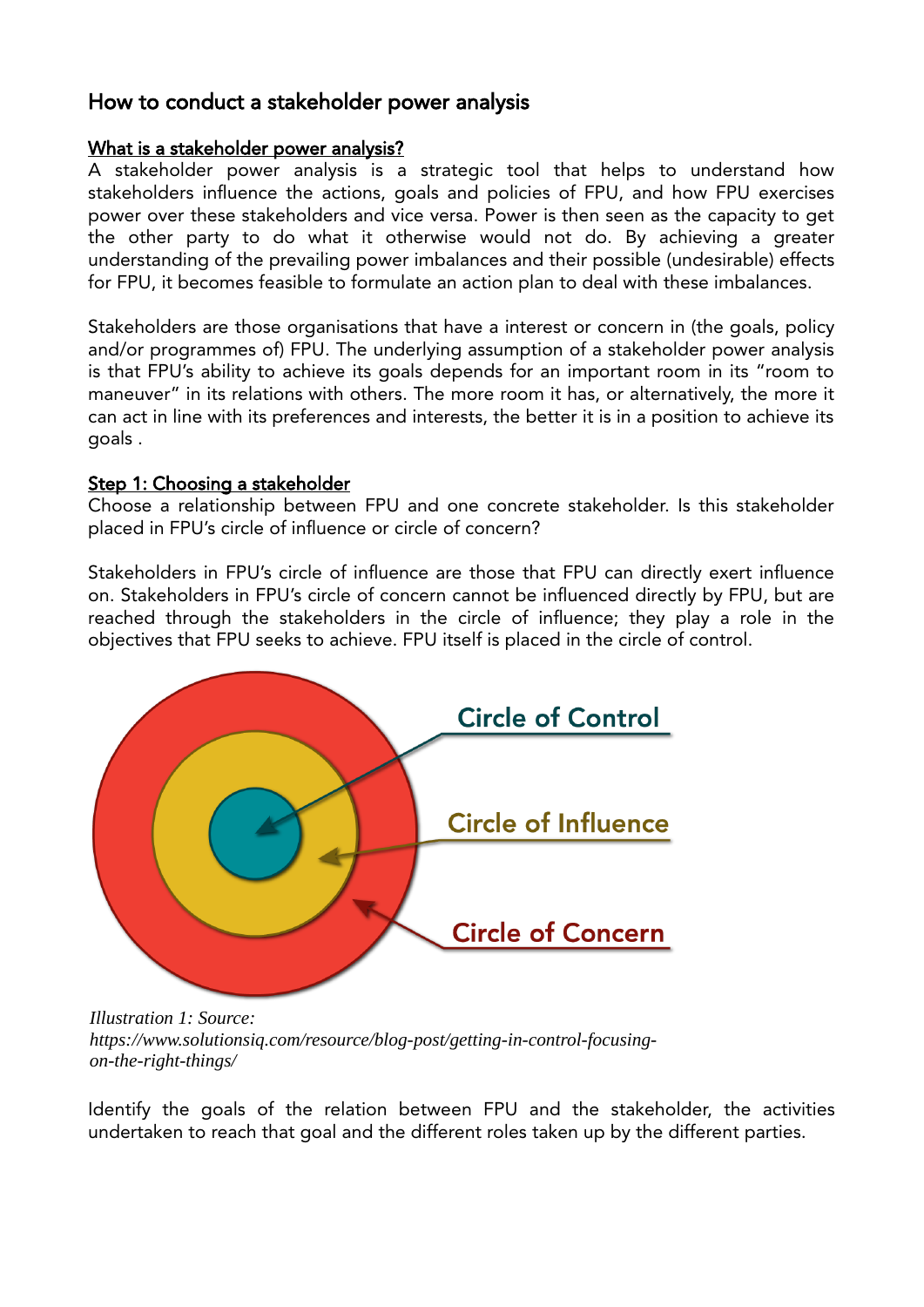## Step 2: Decision-making topics

Identify the decision-making topics where power can be exercised. Drawing upon Elbers & Schulpen (2011), the following decision-making topics in strategic partnerships can be discerned:

| <b>Issue area</b>                 | Descriptionbar lempicka                                                                                                                       |  |  |
|-----------------------------------|-----------------------------------------------------------------------------------------------------------------------------------------------|--|--|
| Size of funding                   | The total amount of funding that partners receive from an agency                                                                              |  |  |
| Period of funding                 | The period over which partners receive funding from an agency                                                                                 |  |  |
| <b>Funding core costs</b>         | The use of agency funding for overhead costs                                                                                                  |  |  |
| Theme                             | The thematic focus of a project                                                                                                               |  |  |
| Target group                      | The beneficiaries of a project                                                                                                                |  |  |
| <b>Strategy</b>                   | The plan used to reach project objectives                                                                                                     |  |  |
| Project planning                  | The implementation time table of a project                                                                                                    |  |  |
| <b>Capacity building</b>          | The activities aimed at strengthening a partner's organisational<br>capacity                                                                  |  |  |
| Cooperation<br>stakeholders       | The stakeholders with which partners cooperate during project<br>implementation                                                               |  |  |
| <b>Format financial</b><br>report | The framework used for financial reporting to the agency                                                                                      |  |  |
| <b>Format narrative</b><br>report | The framework used for narrative reporting to the agency                                                                                      |  |  |
| Frequency<br>narrative reports    | The number of narrative reports that have to be submitted to the<br>agency                                                                    |  |  |
| Monitoring                        | The methodology according to which a project is monitored                                                                                     |  |  |
| Evaluation                        | The terms of reference used for evaluating a project                                                                                          |  |  |
| Thematic areas of<br>interest     | The themes in the agency's policy framework that qualify for<br>funding                                                                       |  |  |
| Partnership policy                | The rules regarding the rights, roles and responsibilities of the<br>agency, and partners and the governance structure that underlies<br>them |  |  |
| Country strategy                  | The action plan stating how the agency seeks to achieve its<br>objectives with partners at the country level                                  |  |  |
| <b>Partner selection</b>          | The choice of organisations at the country level with whom the<br>agency cooperates                                                           |  |  |
| Allocation of<br>funding          | The distribution of agency funding to its partners at the country<br>level                                                                    |  |  |

Instead of or in addition to above-mentioned decision-making topics, several other topics may also be discerned.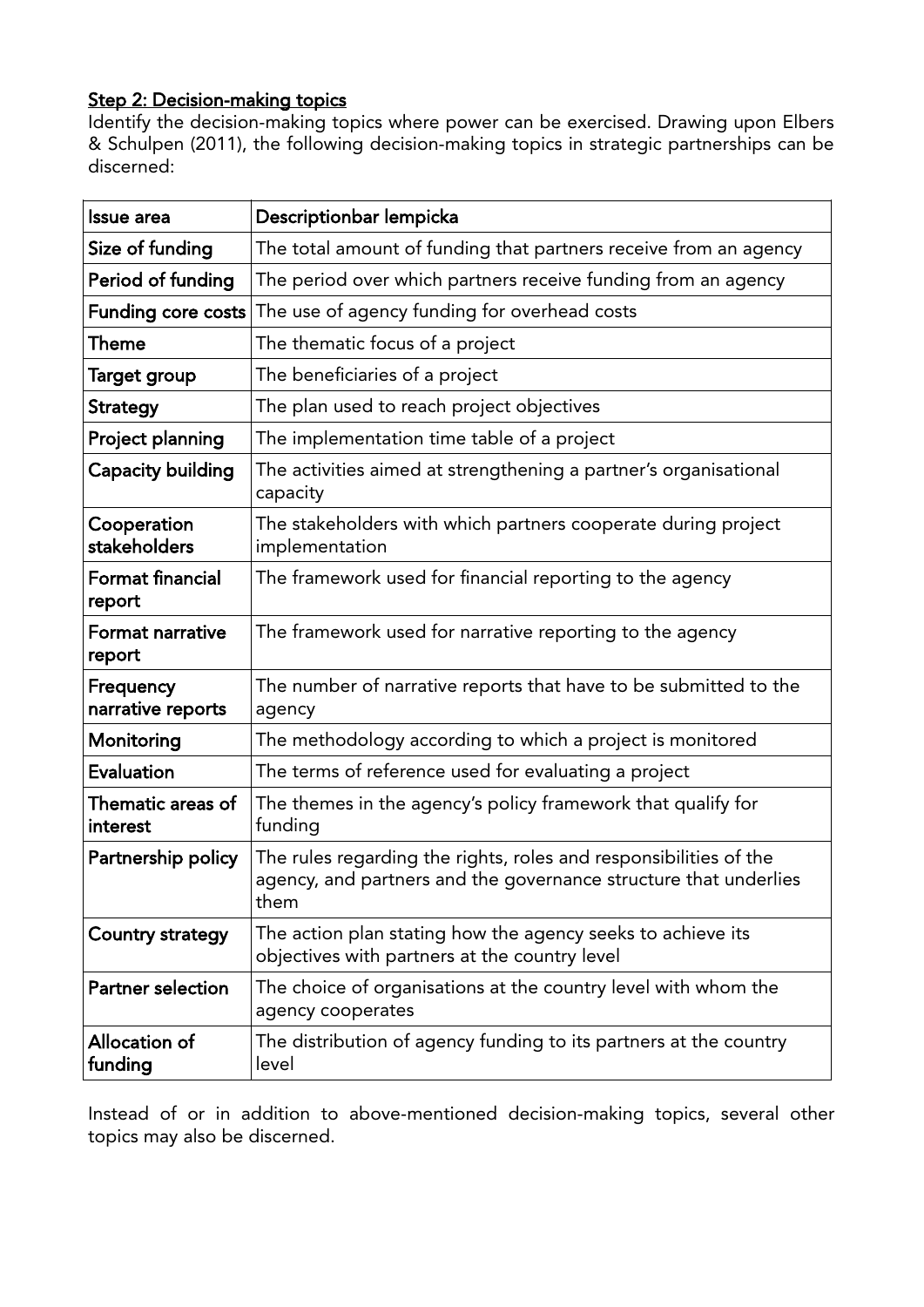## Step 3: Sources of power

Explore what gives both parties the ability to exercise power over the other, should they decide to do so.

- Which power resources (material and immaterial) do both parties possess?
- Is there a formal or informal acknowledged hierarchy in the relationship (is one organisation in the lead within the alliance?) and how does this affect decisionmaking?

More often than not, there is an imbalance in power sources. However, power can either be defined ex post or ex ante. Power ex ante looks at power as resources, whereas power ex post actually looks at the exercise of power (step 3) (Nye Jr, 2013). Hence, power ex post looks at the conversion of the power resources into realised power. This means that a party can have more power ex ante than power ex post and vice versa.

Examples of sources of power include the following:

- Positional power
- Money
- Capacity
- Expertise/knowledge
- Experience/track record
- Reputation
- Network
- Brand recognition
- Mandate

### Step 3: Exercise of power

Explore to what extent both parties actually use aforementioned power sources to exercise power over the other and on what concrete topics. To what extent does the stakeholder make FPU do things it otherwise would not do, and vice versa?

Power can be exercised in various ways and at various moments. With regard to an alliance, power can be exercised at three different moments:

- 1. In negotiating which party will have the lead within the alliance
- 2. In negotiating the terms of the partnership agreement/memorandum of understanding that is drawn up between the two parties
- 3. In the day-to-day interaction and communication

Consequently, the way that power is exercised can be manifested in certain documents, such as the memorandum of understanding, but is also experienced by colleagues and thus can be traced by conducting interviews.

In looking at the exercise of power, power can be seen in two different ways:

- Power as influence in decision-making, that is, the ability of one party to overrule another party in a decision-making process (Dahl, 1957)  $\rightarrow$  looking at the outcome of the decision-making process
- Power as the ability to affect the process of agenda setting (Bachrach & Baratz, 1962)  $\rightarrow$  looking at the course of the decision-making process and the agenda setting process, rather than strictly looking at the outcome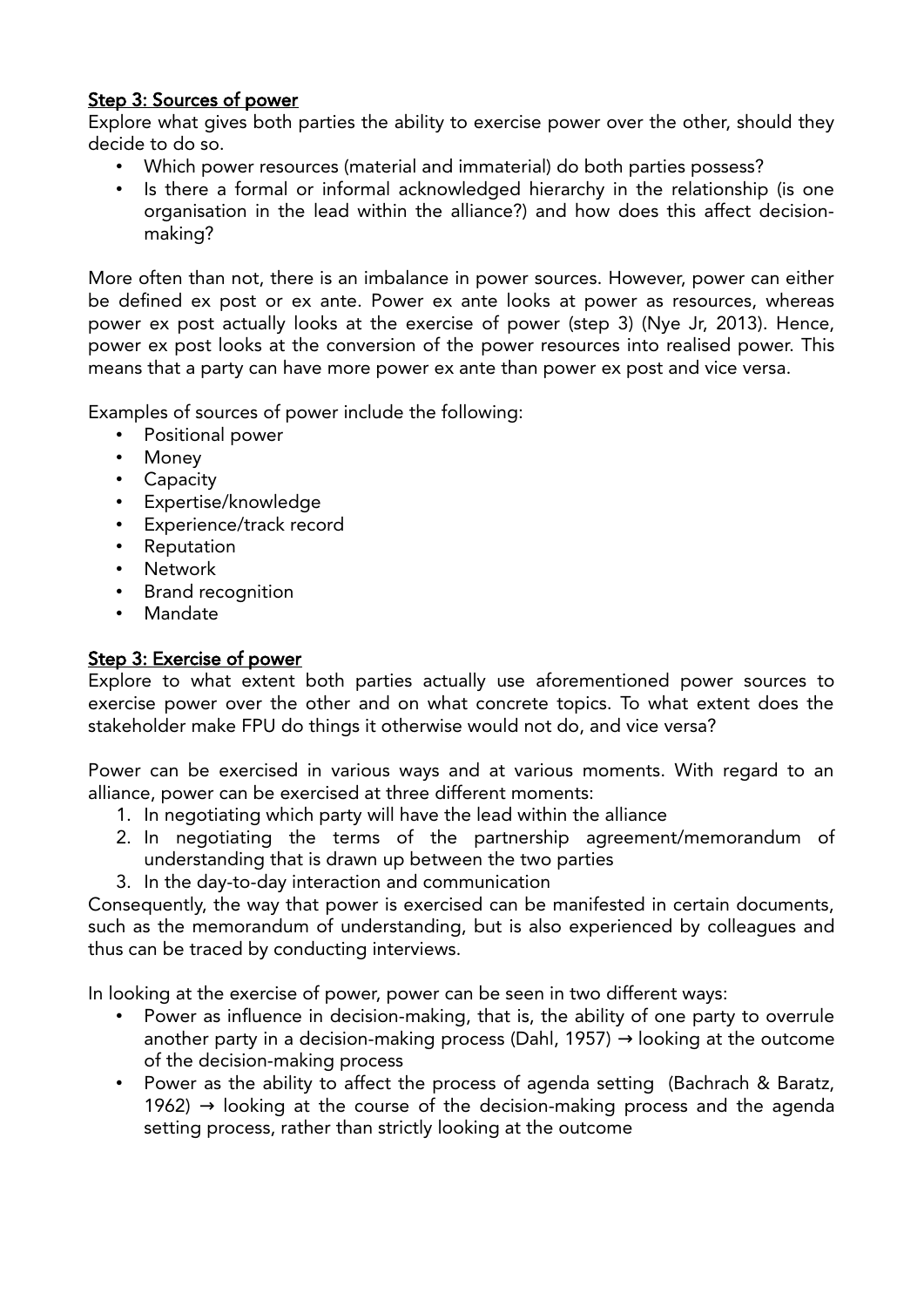Drawing upon Elbers & Schulpen (2011), decision-making topics can be placed in four different clusters in order to illustrate four different degrees of participation and hence of exercise of power. To give an example, in the table below topics are allocated to the four different clusters. However, the allocation differs per case and per relation.

|                                                             | Topics in partnership decision-making                                                                                                                | Agenda-<br>setting<br>opportunity | Decision-<br>making<br>authority |
|-------------------------------------------------------------|------------------------------------------------------------------------------------------------------------------------------------------------------|-----------------------------------|----------------------------------|
| <b>Cluster 1: Exclusion</b><br>from decision<br>making      | For example: thematic areas of $\overline{N}$ o<br>interest, partnership policy, partner<br>selection, allocation of funding                         |                                   | <b>No</b>                        |
| Cluster 2:<br>Opportunity to set<br>the agenda              | For example: size of funding, period of Yes<br>funding, country strategy                                                                             |                                   | <b>No</b>                        |
| <b>Cluster 3: Decision-</b><br>making authority             | For example: theme, target group, Yes<br>strategy, project planning, monitoring,<br>cooperation stakeholders                                         |                                   | Yes                              |
| Cluster 4:<br>Other/variable<br>application of the<br>rules | For example: funding core costs, Yes/no<br>formats financial and narrative reports,<br>frequency narrative reports, capacity<br>building, evaluation |                                   | Yes/no                           |

#### Step 4: (Potentially) undesirable consequences of the power imbalance

Explore what the (potentially) undesirable consequences of the inequality in power resources are and to what extent FPU actually experiences these undesirable effects.

#### Step 5: Recommendations

Explore how the (potentially) undesirable consequences of the power imbalance, as identified in step 4, can be mitigated and what steps need to be taken in order to achieve this.

## Methodology: how to retrieve this information?

- The outcome of the decision-making process, meaning the final division of tasks, can often be found in documents such as the memorandum of understanding. However, how this division of tasks came about or how the decision-making process was shaped, is often not clearly documented. Therefore, this information can be retrieved by speaking both to FPU colleagues and employees of the stakeholder.
- In short, you can ask interviewees about what they consider to be the relevant decision-making topics and sources of power. Furthermore, you can ask them about their stance on the exercise of power and the (potentially) undesirable consequences of the power imbalance. Stress that negative consequences may not play out at the moment per se, but might do so in the future.
- People's opinions on the power relations and possible power imbalance might diverge. Therefore, it is important to conduct as many interviews as possible, with people who occupy different positions (PO-level, PC-level, director-level), in order to get the whole picture. Calculate sufficient time for approaching people, scheduling an interview with them, conducting the actual interviews and analysing these.